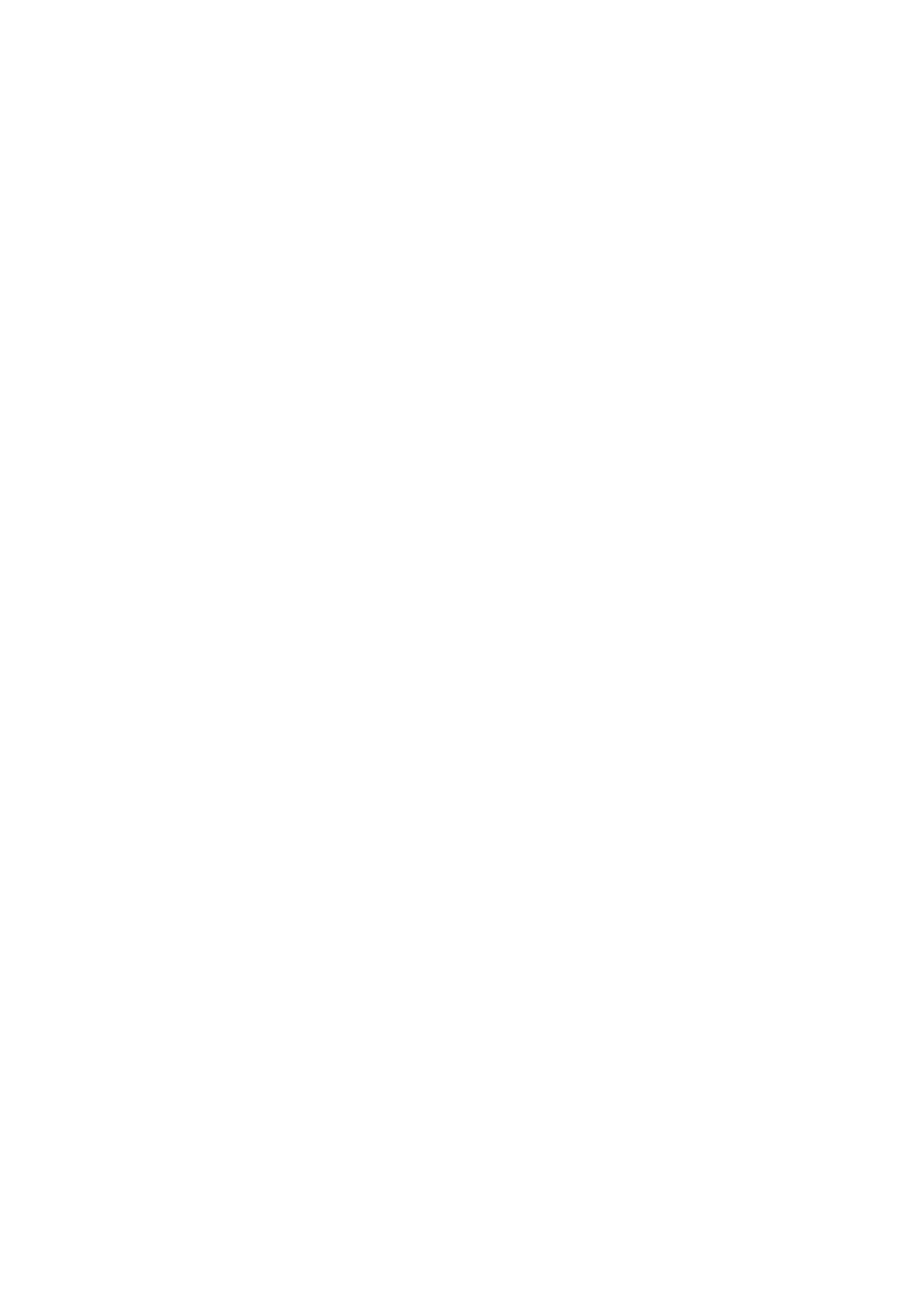# Residual Stress Determination in Laser-peened High Strength Low Alloy Steel – Comparison and Methodologies and Reproducibility

A Turnbull and A Fry Industry and Innovation Division

#### **ABSTRACT**

The residual stress in laser-peened 300M steel has been determined using X-ray diffraction (XRD) by two different organisations in order to assess the degree of reproducibility. In addition, complementary hole-drilling has been undertaken to allow comparison of near-surface residual stress using the two different techniques. Good agreement between the two laboratories was obtained in relation to the circumferential stress and between results determined by XRD and hole-drilling. For axial stresses, the hole-drilling gave smaller stresses in absolute terms and the agreement between the XRD-determined residual stress data was less ideal though there was no systematic difference.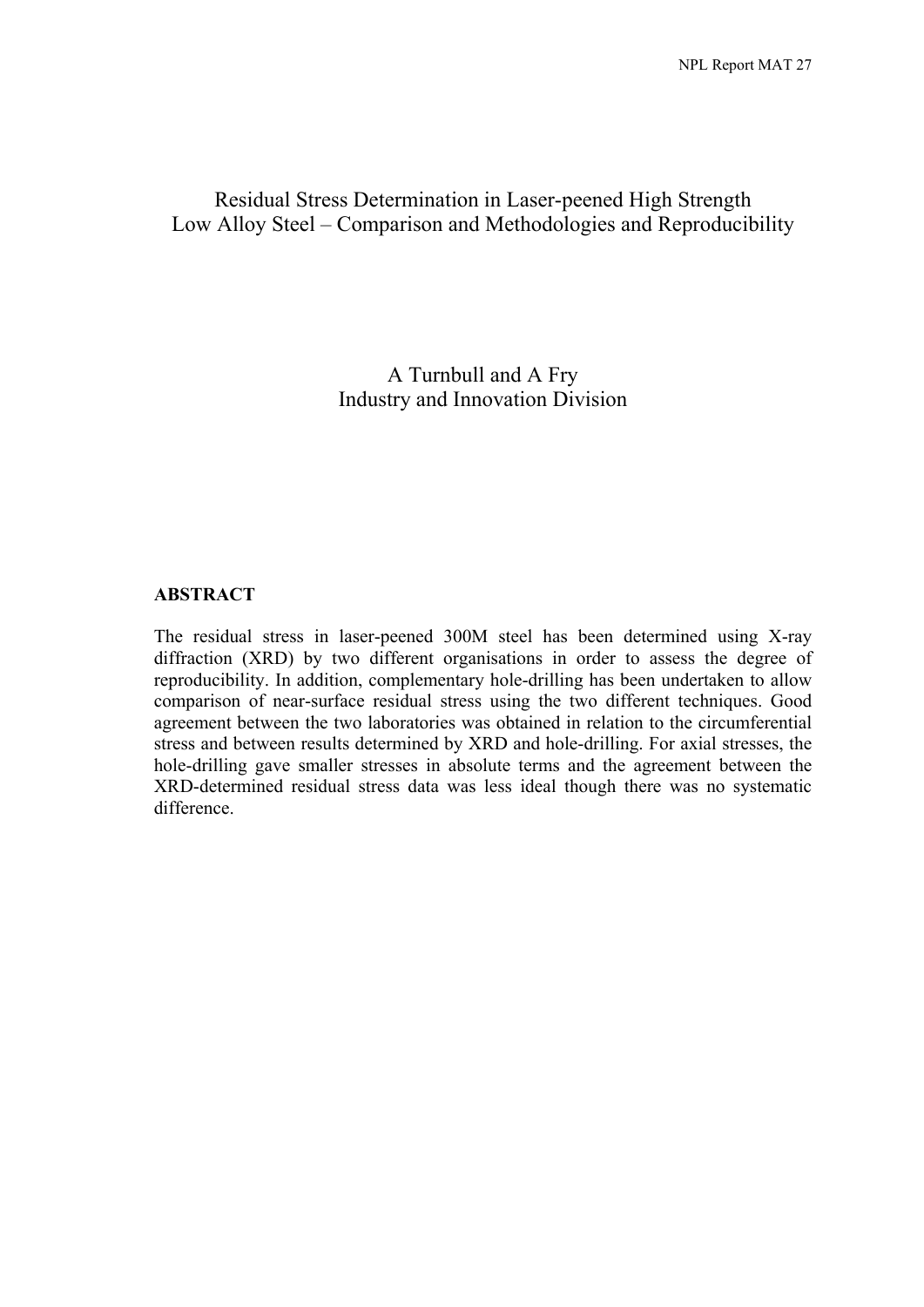© Crown copyright 2008 Reproduced with the permission of the Controller of HMSO and Queen's Printer for Scotland

ISSN 1754-2979

#### National Physical Laboratory Hampton Road, Teddington, Middlesex, TW11 0LW

Extracts from this report may be reproduced provided the source is acknowledged and the extract is not taken out of context.

> Approved on behalf of the Managing Director, NPL, by Dr M G Cain, Knowledge Leader, Materials Team authorised by Director, Industry and Innovation Division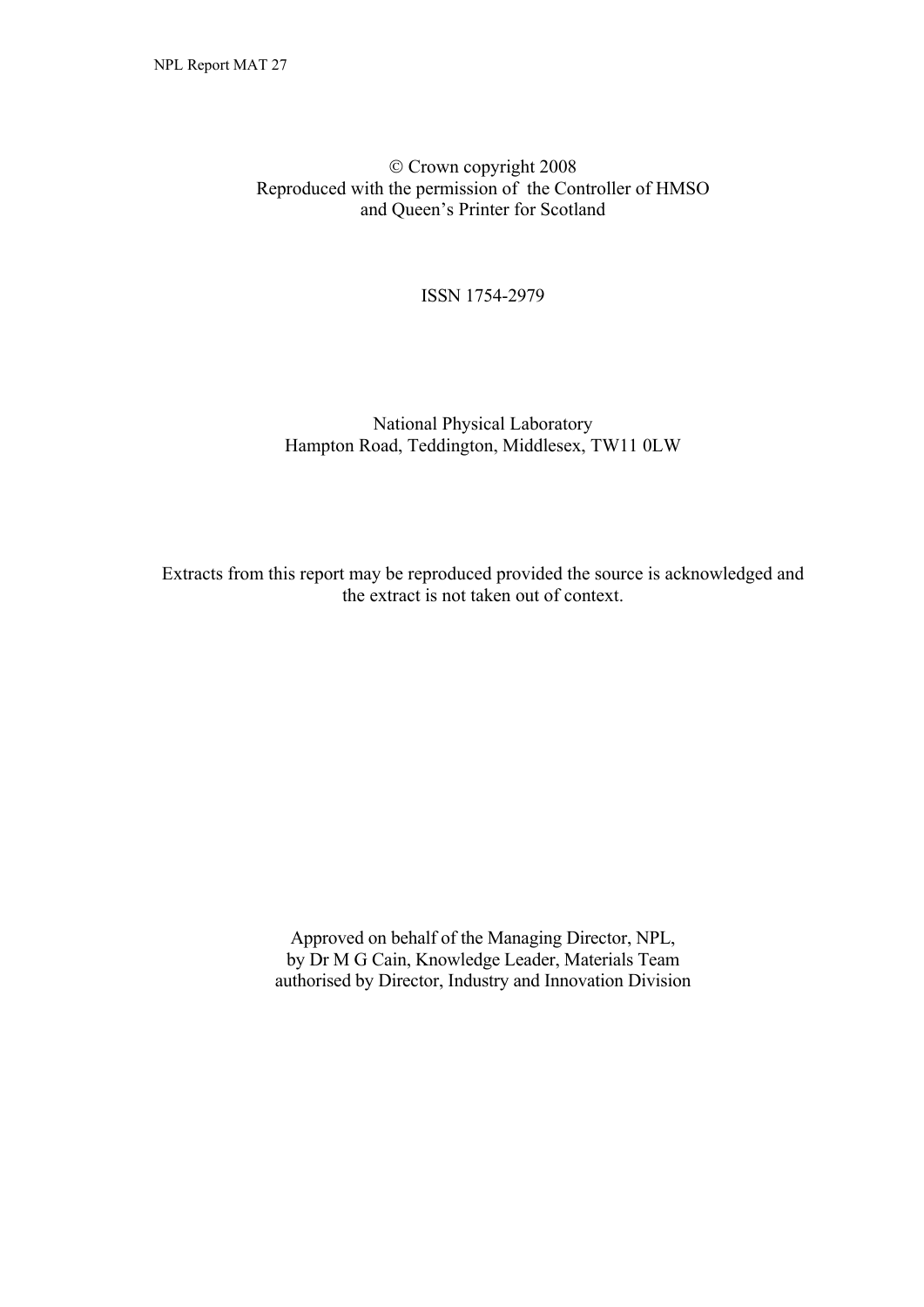# **CONTENTS**

| $\mathcal{L}$  |     |  |
|----------------|-----|--|
|                | 2.1 |  |
|                | 2.2 |  |
|                | 2.3 |  |
|                | 2.4 |  |
| 3              |     |  |
| $\overline{4}$ |     |  |
| $\sim$         |     |  |
|                |     |  |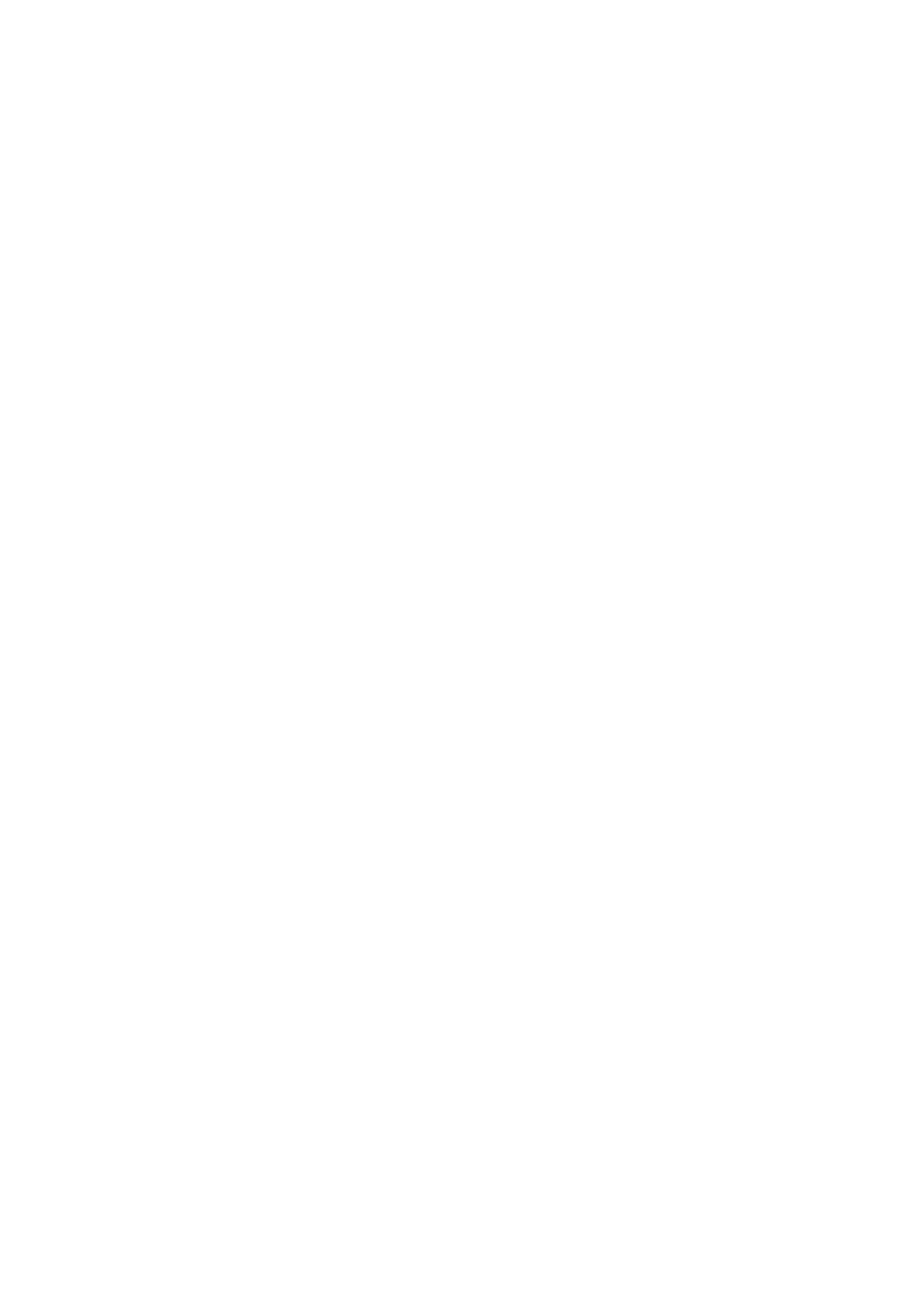## **1 INTRODUCTION**

Shot peening and laser peening have been used extensively in a range of applications to introduce near surface compressive stress and minimise the risk of fatigue or environment induced cracking. On the whole this has been a successful strategy but it is not often appreciated that relaxation of this beneficial compressive residual stress may occur in response to service loading<sup>1,2</sup>. For high strength low alloy (HSLA) steels a primary concern is the possibility of hydrogen induced cracking should a combination of coating damage and relaxation of beneficial compressive residual stress occur. In previous work<sup>3</sup> we have focused on the extent of relaxation of compressive residual stress induced by shot-peening. A similar study is being undertaken for laser-peened specimens<sup>4</sup> but during the process of making residual stress measurement for this alloy and also for stainless steels there has been concern about the reproducibility of residual stress measurements by X-ray diffraction (XRD) and the comparison of results from XRD and incremental hole-drilling. Accordingly, in undertaking measurements of residual stress for the laser-peened specimens the opportunity was taken to compare XRD results between two separate organisations.

#### **2 EXPERIMENTAL METHOD**

The full details of the experimental method were described previously<sup>3</sup> and here only a brief summary is given.

#### 2.1 MATERIAL AND SPECIMEN PREPARATION

The material tested was a 300M high strength low alloy steel with a nominal chemical composition: C:0.38-0.46; Cr:0.7-0.95; Mn: 0.6-0.9; Ni: 1.65-2.0; Si: 1.45-1.8; V: 0.05 min; P: 0.01 max; S: 0.01 max. The material was supplied by the industry partner in heat-treated pre-machined form (details are commercially restricted). Tensile testpieces with a 16 mm gauge length and diameter 8 mm were used. After machining, the specimens received a magnetic particle inspection to BS.EN ISO 9943-1. No surfacebreaking cracks, or crack-like indications, were observed. An etching inspection was also carried out to check for overheating during machining. No abnormalities were found. The 0.2% proof stress in compression and tension were not measured directly on this particular batch of specimens but previously<sup>3</sup> were noted to be similar, with a value of about 1790 MPa for the former and 1713 MPa for the latter.

#### 2.2 RESIDUAL STRESS DETERMINATION

The residual stress in the laser-peened test specimens was measured using X-ray diffraction (XRD) complemented by subsequent hole-drilling. For the former, separate measurements were made with the parameters as listed in Table 1. Comparison of XRD measurements from the two laboratories (Manchester Materials Science Centre, MMSC, and NPL) was made on the specimens after application of stress. Note that MMSC was using a portable diffractometer specifically designed for residual stress measurement which incorporated a position sensitive detector, whilst NPL used a laboratory based multi-purpose diffractometer which incorporates a scintillation detector; hence, the difference in the test parameters in Table 1.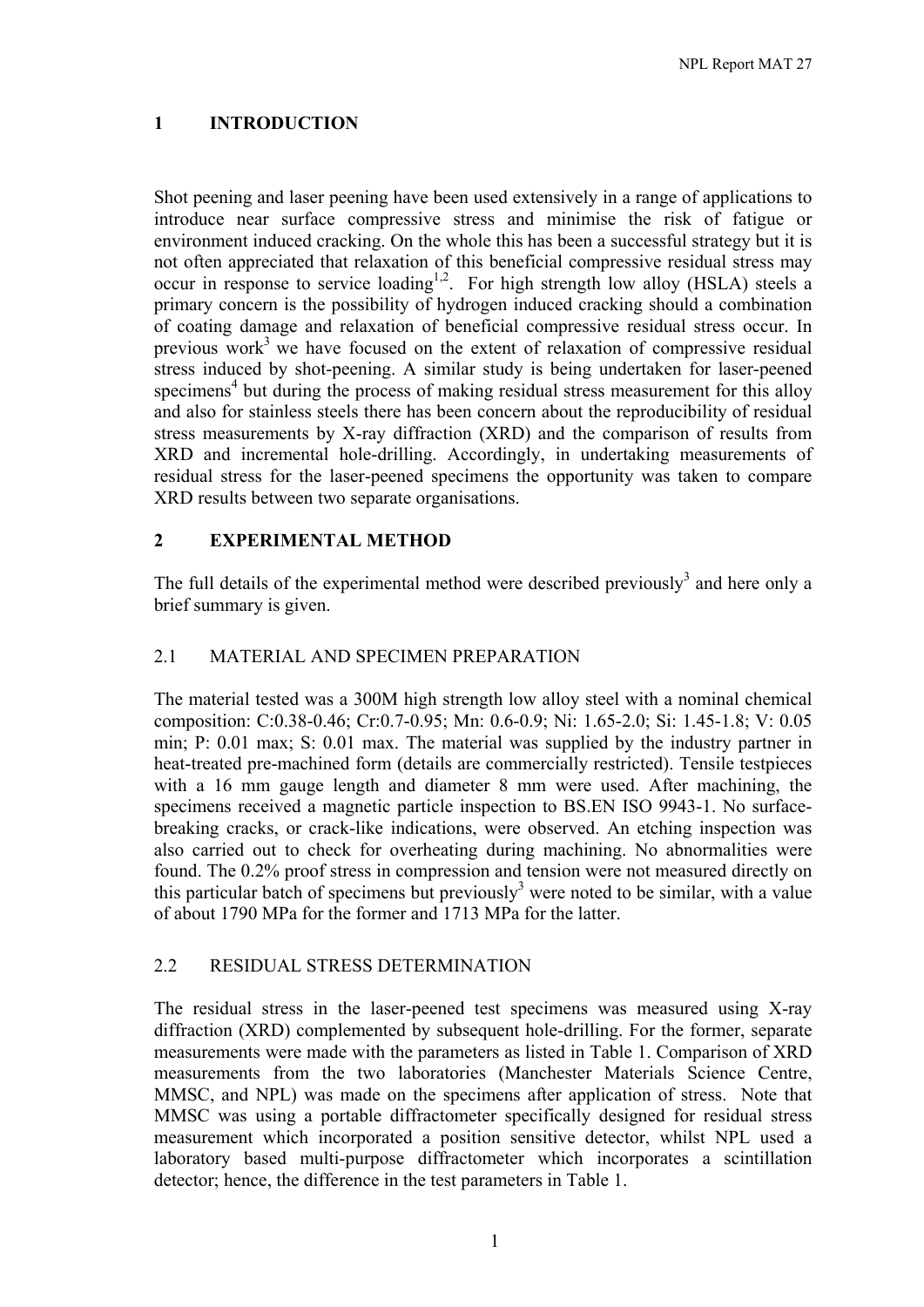| Parameter            | <b>Manchester</b>                       | <b>NPL</b>                          |  |
|----------------------|-----------------------------------------|-------------------------------------|--|
| X-ray radiation      | Cr K-α $(20,4)$                         | $Cr K-\alpha$ (30, 40)              |  |
| (kV, mA)             |                                         |                                     |  |
| Bragg angle          | $154^\circ$                             | $154^\circ$                         |  |
|                      |                                         | Measurement range $148-160^{\circ}$ |  |
| $\beta$ -tilt angle  | $\pm 28^{\circ}$                        | <b>NA</b>                           |  |
| $\beta$ -oscillation | $3^{\circ}$                             | $\psi$ oscillation of 3° at 90°/min |  |
| amplitude            |                                         |                                     |  |
| Collimator           | 1.0 mm and $1.0\times5.0$ mm            | 1.0                                 |  |
| Exposure             | $4 s \times 10$ (1.0 mm collimator)     | $360 s \times 17$                   |  |
| time×N               | $2 s \times 10$ (1.0×5.0 mm collimator) |                                     |  |

**Table 1.** Test parameters used by MMSC and NPL for the residual stress measurements

The incremental hole drilling measurements were carried out according to the procedures outlined in NPL Good Practice Guide No  $53<sup>5</sup>$ . Measurements Group type 031RE gauges were used, installed at the centre of each specimen gauge length with element 1 aligned with the axial direction and element 3 with the circumferential direction. Following analysis, the strain data were outputted in the form of axial direction stress (σ1), circumferential direction stress (σ3) and shear stress (τ13) components at selected depth increments. No allowance has been made for the curved surface. The uncertainty in hole-drilling measurements of residual stress using this procedure would be about  $\pm$  50 MPa.

# 2.3 LASER PEENING

The laser peening was carried out by Metal Improvements Company LLC, using high power density laser pulses (several GW/cm<sup>2</sup>) fired at the surface of the metal that was coated with an ablative film (tape), and covered with a transparent tamping layer (water). As the laser beam passes through the transparent layer and hits the surface of the metal, a thin layer of the ablative layer is vaporized. The vapor continues to absorb the remaining laser energy and is heated and ionized into plasma. The rapidly expanding plasma is trapped between the ablative layer and the transparent layer by the inertia of the water, creating a high surface pressure, which propagates into the material as a shock wave plastically straining the near surface layer. The plastic strain results in residual compressive stress that can penetrate to depths of 100 micron or up to 8 mm, as desired, depending on the material and the processing conditions. In this instance, as the samples were only 8mm thick, parameters of  $6-18-2$  were used; 6 GW/cm<sup>2</sup>, 18 nanosecond pulse width, 2 layers or passes of the laser and spot size of 3.85 mm  $\times$ 3.85 mm.

# 2.4 LOAD APPLICATION

For the six laser-peened specimens available only discrete testing was possible with predominantly single-shot applied stress and one test under cyclic loading (10000 cycles at an applied stress range of -950 MPa to +950 MPa). For the single-shot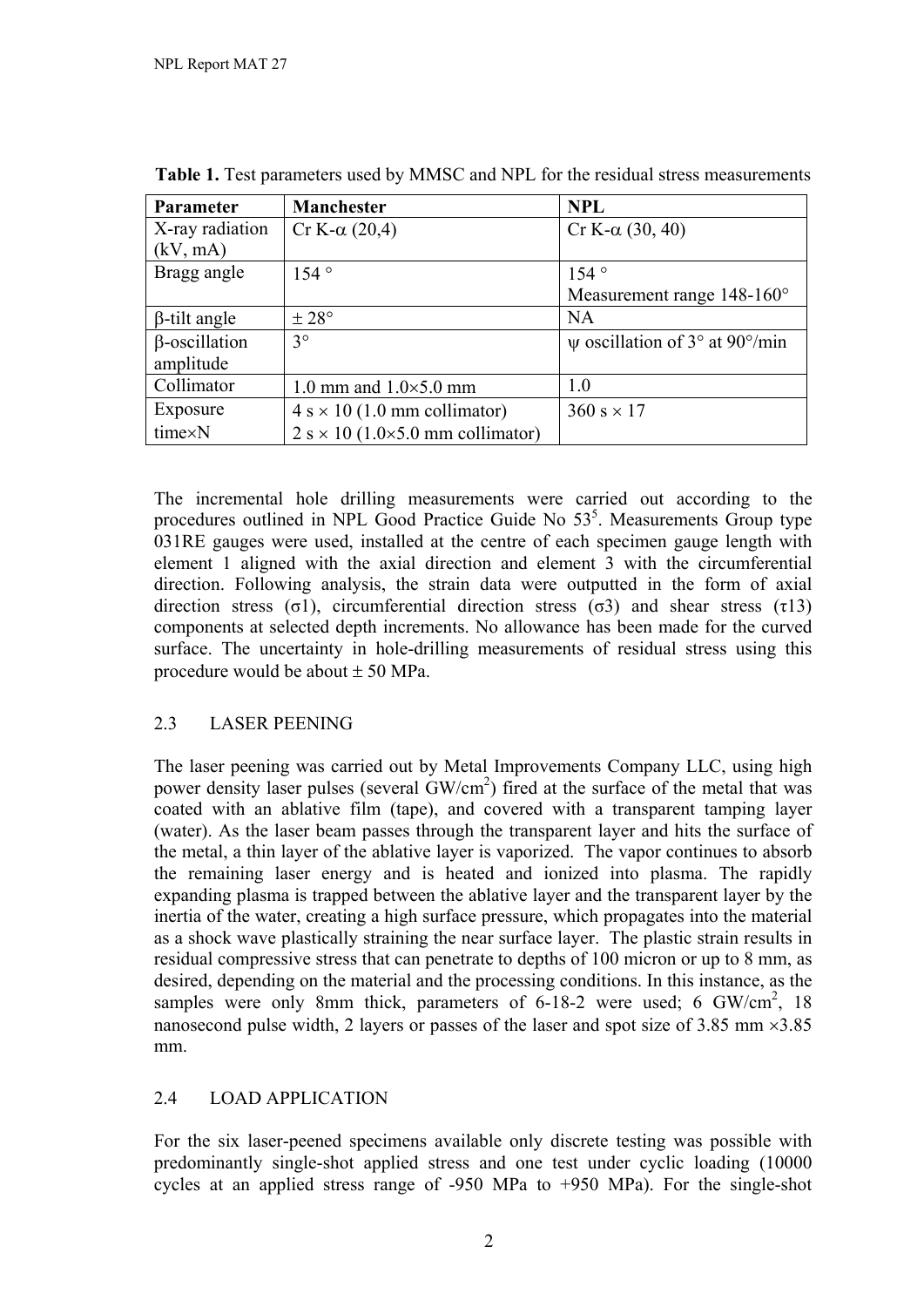loading, the load was applied in compression or tension from zero to the target load and the specimen then off-loaded to allow residual stress determination.

The tests were performed on a servo-electric, 2-column, Instron 8562 test machine with a frame capacity of 250 kN and with a 100 kN load cell calibrated to Class 1 according to BS EN 10002-2: 1992. Notably, the machine was equipped with a special alignment fixture that allowed the precise alignment of the load train, using a Nimonic 101 alignment cell. The test machine was classified as class 2 prior to starting the test programme, this equates to a machine bending contribution of less than 2% at an applied axial strain of 1000 με.

#### **3 RESULTS AND DISCUSSION**

The tabulated data for the different XRD measurements are listed in Tables A1-A3 in Appendix 1. The stresses applied to each specimen are given in Table 2.

**Table 2.** Stresses applied to each specimen. Specimen 1 was subjected to cyclic loading

| Specimen | <b>Stress</b> |
|----------|---------------|
| no       | applied/MPa   |
|          | $-/-950$      |
| 3        | $-1440$       |
| 6        | $+1713$       |
| 10       | $-1790$       |
| 25       | $-1000$       |
| 26       | $+1440$       |

The data for the final residual stress after loading are summarised for the axial and circumferential residual stress in Figures 1 and 2 respectively. For the latter, only data from the 1 mm collimator data are shown but apart from one anomalous result (Appendix 1, Table A3, Specimen 6) there was little difference in circumferential stress for the two collimated beams.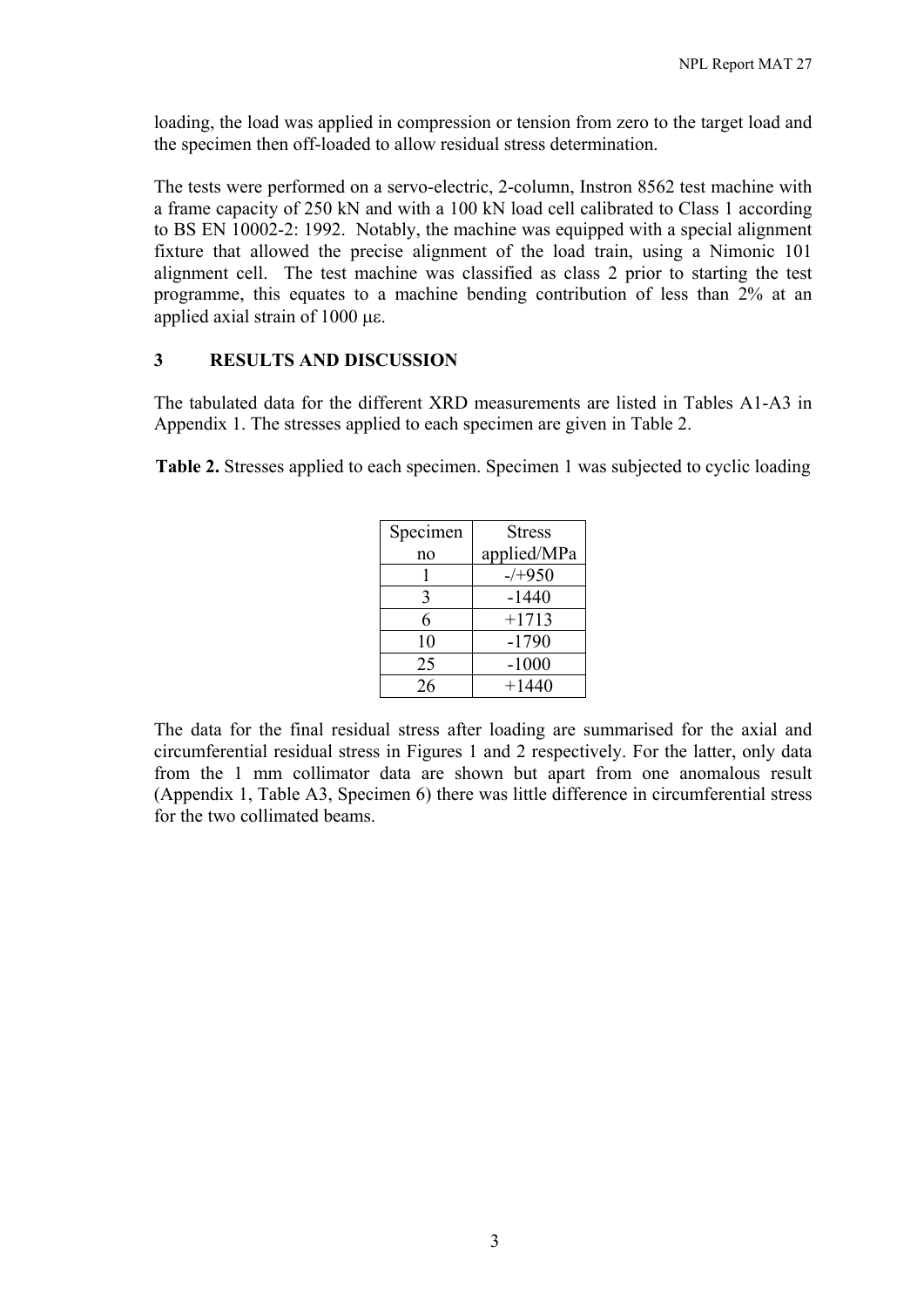

**Figure 1.** Comparison of axial residual stress values in shot-peened 300 M steel determined from XRD measurements from MMSC and NPL and from incremental hole-drilling data (at a depth of 8 μm in this case).



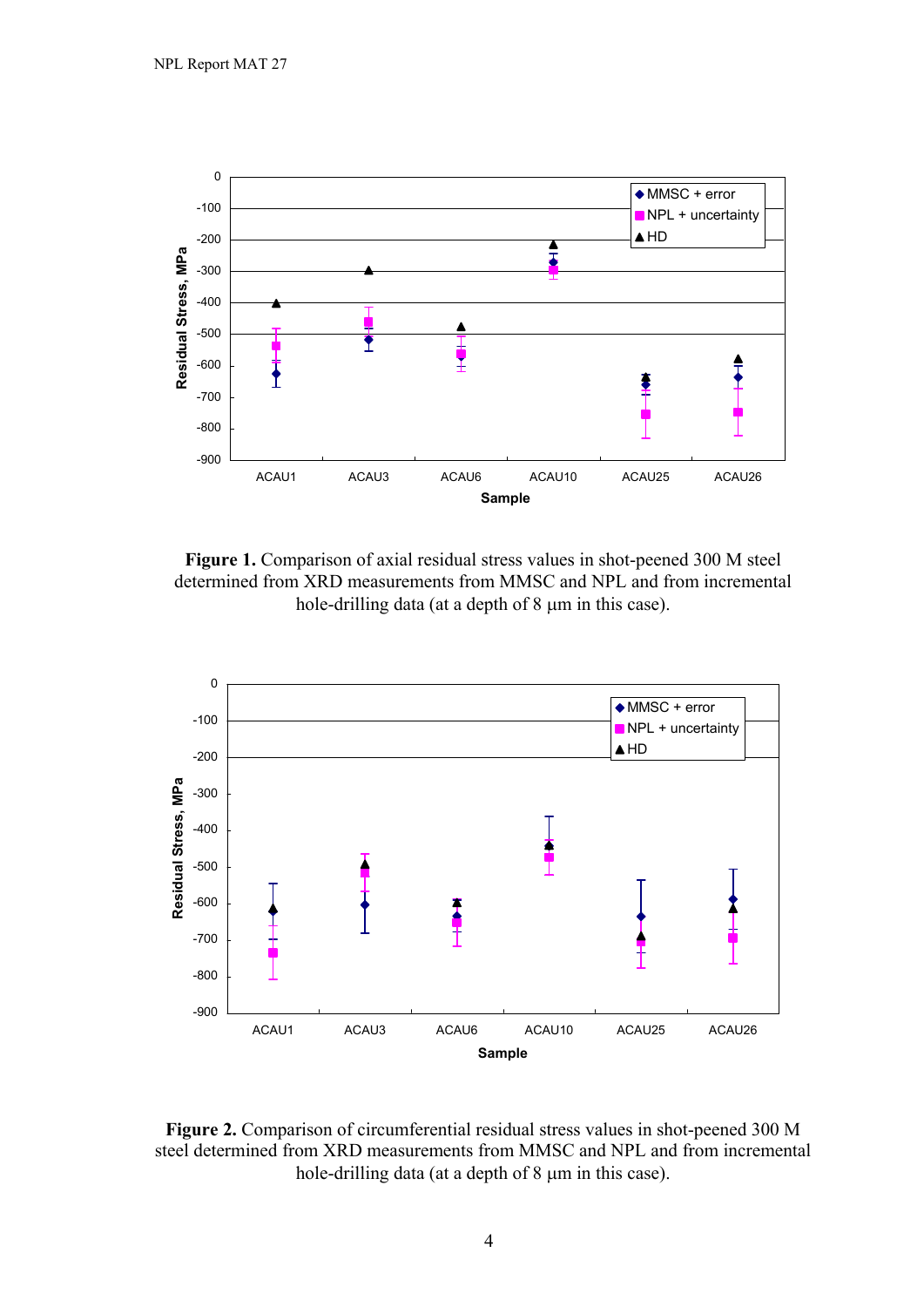The error in relation to the results from MMSC arises from the fitting procedure. The uncertainty in the NPL is based on an uncertainty budget that incorporates that error and measurement repeatability. In the latter case, measurements were also made along an individual specimen to check for intrinsic variability in the testpiece since that could have affected comparison of data between the two laboratories. Except at one extreme location, the variability was less than  $\pm 50$  MPa and within the span of uncertainty for the NPL data shown in Figures 1 and 2.

The measurements for the circumferential stress show very good agreement for the three sets of data. For the axial loading, the XRD results are relatively close. Though there are some differences, there is no systematic variation for the different specimens. Assuming a homogeneous stress state within the surface of the gauge length the results do infer that the uncertainty associated with an individual laboratory measurement for these conditions can be as much as  $\pm$  100 MPa, if the uncertainties in the two sets of data are combined. Nevertheless, the trend in the data is similar and provided a set of measurements was made within one laboratory the uncertainty would be less in relative terms.

The results for the hole-drilling do differ from the XRD data and the difference is systematic with the residual stress from hole-drilling consistently lower in absolute magnitude. The residual stress in these laser-peened specimens diminishes as the surface is approached<sup>4</sup>. Hence, at a depth of 8  $\mu$ m the absolute stress would have been expected to be greater than for the XRD measurements, which sample the first  $10 \mu m$ from the surface. The trend in the data with specimen history is similar but at this stage we have no intrinsic basis for assessing what the true value of the residual stress is.

#### **4 CONCLUSIONS**

A comparison of residual stress data derived from XRD measurements using two different laboratories indicates consistent trends in data for the six different 300M steel specimens evaluated.

There was good agreement between the laboratories with respect to the circumferential stress and this agreement extended to the hole-drilling measurement at 8 μm from the surface.

For the axial stress, the agreement between the XRD determined residual stress data was less ideal and the differences non-systematic. On an individual measurement basis, this could constitute an effective uncertainty of  $+100$  MPa.

The axial residual stress estimated from hole-drilling was consistently smaller, in absolute terms, than from XRD, despite the absolute stress decreasing towards the surface, but there is no a prior way of knowing at this stage which set of values is correct.

#### **5 REFERENCES**

1. D. Lohe and O Vohringer, 'Stability of Residual Stresses', in *Handbook of residual stress and deformation of steel*, G.Totten, M. Howes, T. Inoue (eds.), pp 54-69, ASM, Ohio, 2002.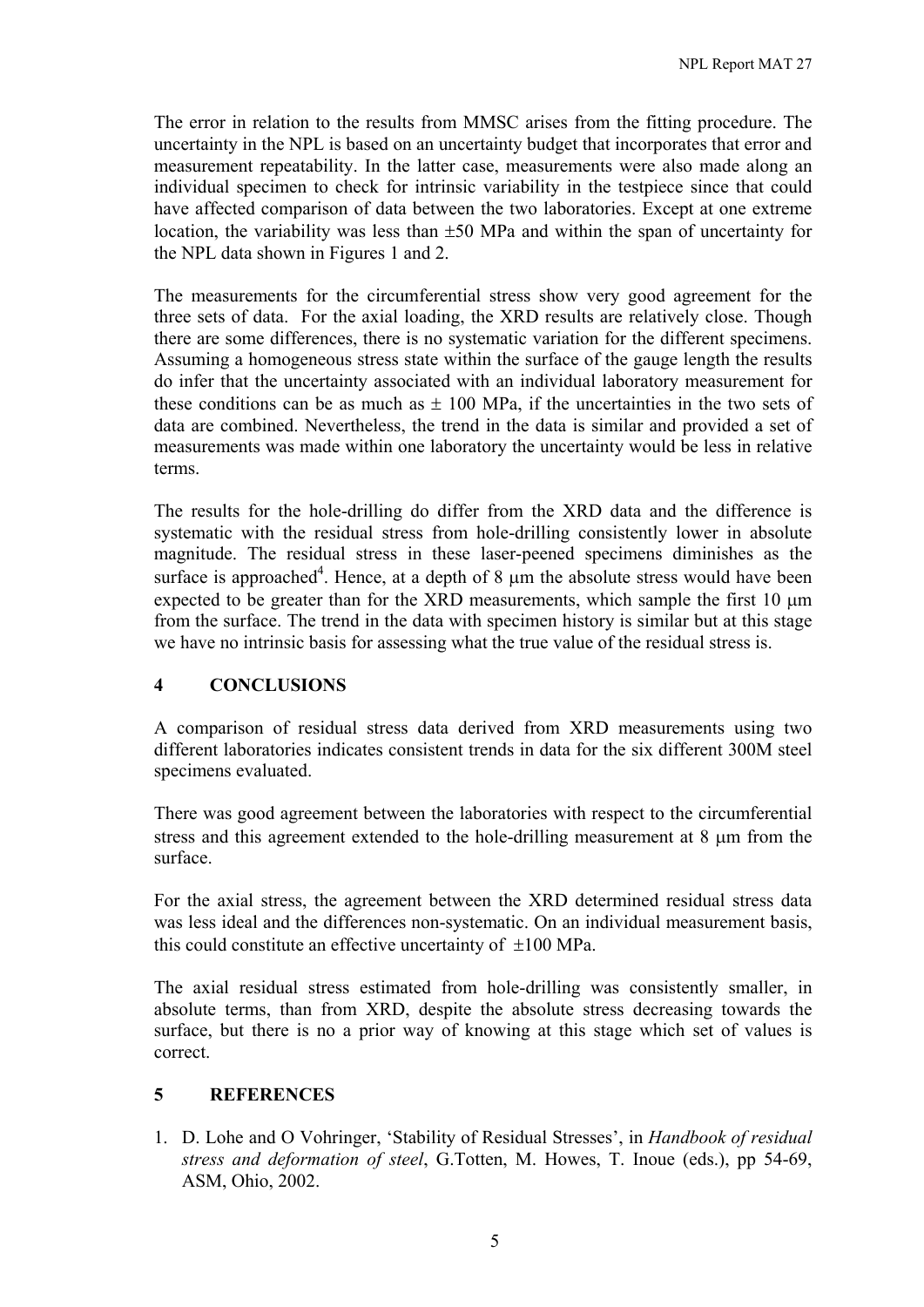- 2. A. Turnbull, Integrity of shot-peened high strength steel components in the context of residual stress relaxation and hydrogen uptake, NPL Report DEPC MPE 022, 2005.
- 3. A Turnbull, J J Pitts and J D Lord, Residual stress relaxation in shot-peened high strength low alloy steel, Mater. Sci. Tech , 24 (2008) 327-334.
- 4. A Turnbull, Residual stress relaxation in laser-peened high strength low alloy steel, manuscript in preparation, 2008.
- 5. P. V. Grant, J. D. Lord, P. S. Whitehead 'The Measurement of Residual Stresses by the Incremental Hole Drilling Technique.' NPL Measurement Good Practice Guide No. 53 – Issue 2, Jan 2006.